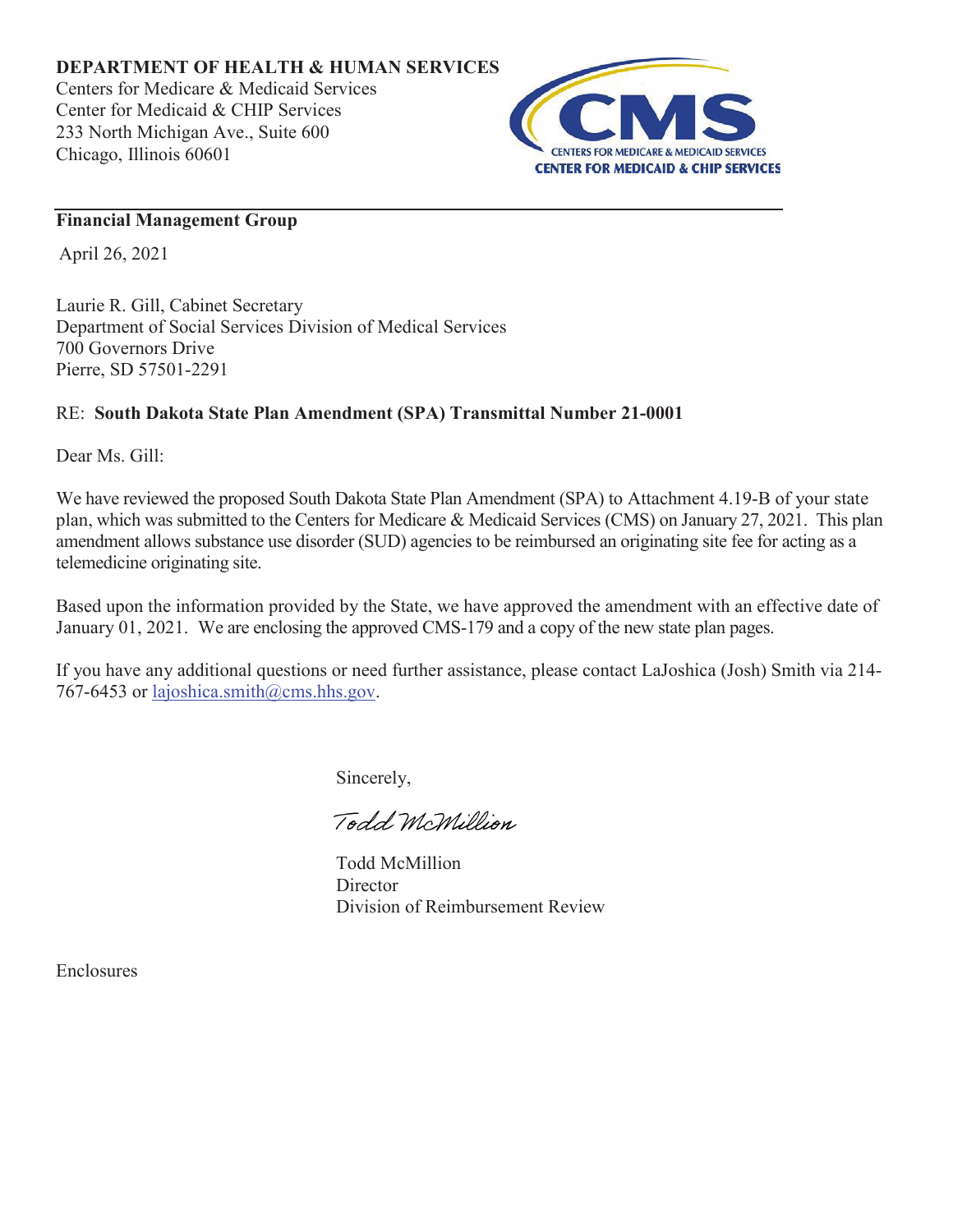| <b>DEPARTMENT OF HEALTH AND HUMAN SERVICES</b><br><b>CENTERS FOR MEDICARE &amp; MEDICAID SERVICES</b>                                                               | <b>FORM APPROVED</b><br>OMB NO. 0938-0193                                     |
|---------------------------------------------------------------------------------------------------------------------------------------------------------------------|-------------------------------------------------------------------------------|
| <b>TRANSMITTAL AND NOTICE OF APPROVAL OF</b><br><b>STATE PLAN MATERIAL</b>                                                                                          | 1. TRANSMITTAL NUMBER:<br>2. STATE:<br>SD-21-0001<br>South Dakota             |
| <b>FOR: CENTERS FOR MEDICARE &amp; MEDICAID SERVICES</b>                                                                                                            | 3. PROGRAM IDENTIFICATION: TITLE XIX OF THE<br>SOCIAL SECURITY ACT (MEDICAID) |
| TO: REGIONAL ADMINISTRATOR<br>CENTERS FOR MEDICARE & MEDICAID SERVICES<br>DEPARTMENT OF HEALTH AND HUMAN SERVICES                                                   | <b>4. PROPOSED EFFECTIVE DATE</b><br>January 1, 2021                          |
| 5. TYPE OF PLAN MATERIAL (Check One):                                                                                                                               |                                                                               |
| NEW STATE PLAN                                                                                                                                                      | <b>TAMENDMENT TO BE CONSIDERED AS NEW PLAN</b><br><b>AMENDMENT</b>            |
| COMPLETE BLOCKS 6 THRU 10 IF THIS IS AN AMENDMENT (Separate Transmittal for each amendment)                                                                         |                                                                               |
| FEDERAL STATUTE/REGULATION CITATION:<br>6.<br>42 CFR 447.201                                                                                                        | 7. FEDERAL BUDGET IMPACT:<br>a. FFY 2021: \$4,356<br>b. FFY 2022: \$5,809     |
| 8. PAGE NUMBER OF THE PLAN SECTION OR ATTACHMENT:                                                                                                                   | 9. PAGE NUMBER OF THE SUPERSEDED PLAN                                         |
| Attachment 4.19-B, page 6                                                                                                                                           | <b>SECTION OR ATTACHMENT (If Applicable):</b><br>Attachment 4.19-B, page 6    |
| 10. SUBJECT OF AMENDMENT:                                                                                                                                           |                                                                               |
| The proposed state plan amendment allows substance use disorder agencies to be reimbursed an originating site fee for acting as a<br>telemedicine originating site. |                                                                               |
| 11. GOVERNOR'S REVIEW (Check One):                                                                                                                                  |                                                                               |
| <b>GOVERNOR'S OFFICE REPORTED NO COMMENT</b>                                                                                                                        | $\Box$ OTHER, AS SPECIFIED:                                                   |
| □COMMENTS OF GOVERNOR'S OFFICE ENCLOSED                                                                                                                             |                                                                               |
| $\Box$ NO REPLY RECEIVED WITHIN 45 DAYS OF SUBMITTAL                                                                                                                |                                                                               |
| 12. SIGNATURE OF STATE AGENCY OFFICIAL:                                                                                                                             | 16. RETURN TO:                                                                |
| elle                                                                                                                                                                |                                                                               |
| 13. TYPED NAME:                                                                                                                                                     | DEPARTMENT OF SOCIAL SERVICES<br>DIVISION OF MEDICAL SERVICES                 |
| Laurie R. Gill                                                                                                                                                      | 700 GOVERNORS DRIVE<br>PIERRE, SD 57501-2291                                  |
| <b>14. TITLE:</b><br><b>Cabinet Secretary</b>                                                                                                                       |                                                                               |
| <b>15. DATE SUBMITTED:</b><br>January 27, 2021                                                                                                                      |                                                                               |
| FOR REGIONAL OFFICE USE ONLY                                                                                                                                        |                                                                               |
| <b>17. DATE RECEIVED:</b><br>01/27/2021                                                                                                                             | 18. DATE APPROVED:<br>4/26/2021                                               |
| PLAN APPROVED - ONE COPY ATTACHED                                                                                                                                   |                                                                               |
| 19. EFFECTIVE DATE OF APPROVED MATERIAL:                                                                                                                            | 20. SIGNATURE OF REGIONAL OFFICIAL:                                           |
| 01/01/2021                                                                                                                                                          | Todd McMillion                                                                |
| 21. TYPED NAME:<br><b>Todd McMillion</b>                                                                                                                            | 22. TITLE:<br><b>Director, Division of Reimbursement Review</b>               |
| 23.REMARKS:                                                                                                                                                         |                                                                               |

FORM CMS-179 (07-92)